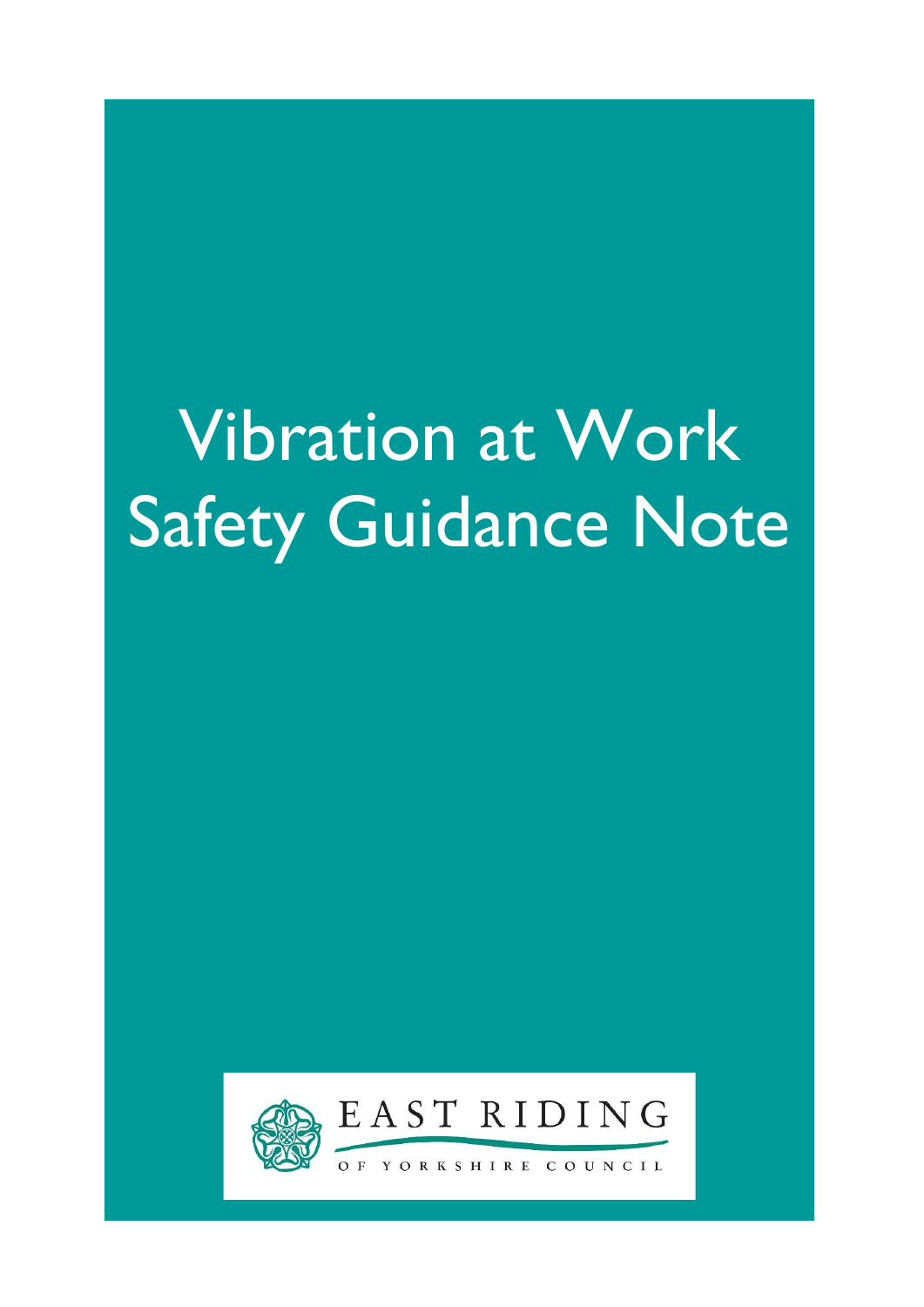| <b>Lead Directorate and Service:</b> | <b>Corporate Resources</b>            |
|--------------------------------------|---------------------------------------|
| <b>Effective Date:</b>               | 01.05.2019                            |
| <b>Contact Officer/Number:</b>       | Garry Smith / (01482) 391110          |
| Approved By:                         | <b>CMT 29 April 2019 Minute 18727</b> |
|                                      |                                       |
|                                      |                                       |
|                                      |                                       |
|                                      |                                       |

# Contents

| 1. |  |
|----|--|
| 2. |  |
| 3. |  |
| 4. |  |
|    |  |
| 6. |  |
| 7. |  |
| 8. |  |
|    |  |
|    |  |
|    |  |
|    |  |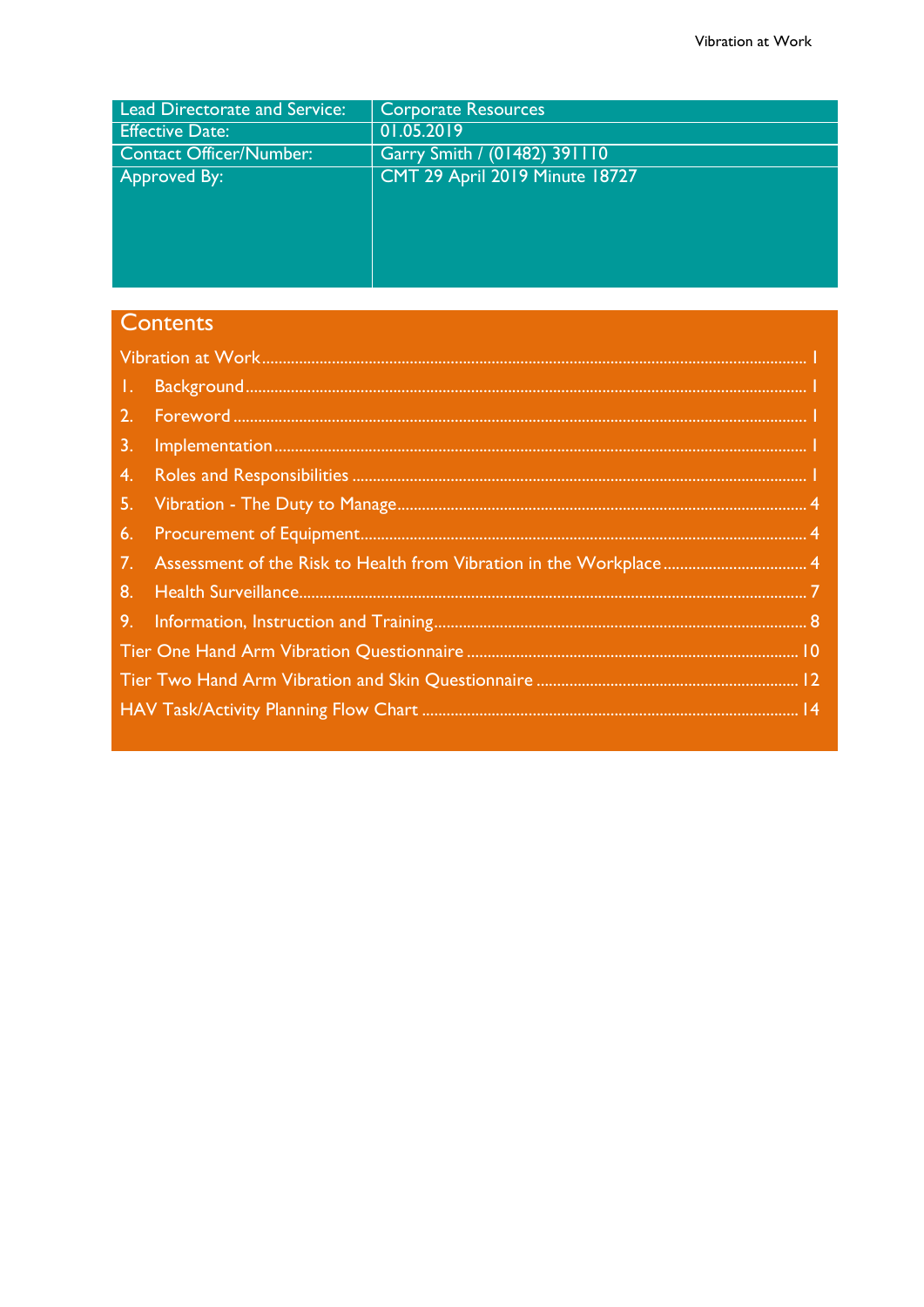#### Vibration at Work

#### 1. Background

This safety guidance document provides information on managing the risks associated with workplace vibration arising out of Council activities and the associated health and safety measures to be introduced to protect Council employees.

This guidance applies to all operations where equipment and vehicles (supplied by the Council and used by its employees) produce vibration that requires assessing, monitoring and controlling.

Regularly used, hand held vibrating equipment can cause damage to the blood vessels, nerves, bones and muscles in the hand and arm. This damage may potentially lead to a number of conditions, collectively known as Hand Arm Vibration Syndrome (HAVS).

The assessment of risk arising from vibration is based upon the magnitude of the emissions and the duration of exposure. This relates specifically to the actual trigger-on time; ie the duration of time that the source of vibration is used for. It is the aggregate of the individual's daily exposures that is most relevant.

Vibration presented by vehicles can present health problems which affect the musculoskeletal system; whole body vibration (WBV). Whole body vibration is transmitted through the vehicle seat or floor to employees who drive or are carried on mobile machines, or other work vehicles, over rough and uneven surfaces as a main part of their job. Large shocks and jolts may cause health risks including back pain. Everyday road vehicles do not normally present significant risks which affect employees.

#### 2. Foreword

In accordance with the Council's Corporate Safety Policy, the Council is committed to pursuing continual improvements in health and safety. This safety guidance document supports this commitment and forms part of the Council's health and safety management system. The Council operates a policy of ensuring that equipment and vehicles which are purchased or hired incorporate features which minimise the transmission of vibration to employees us.

#### 3. Implementation

Directorates are responsible for the implementation of this safety guidance document, and communication of its content as appropriate.

This safety guidance document is available on the Safety Services intranet page and where employees do not have access to the Council's intranet, via their line manager.

The Council relies on the co-operation of all employees, and trades unions for the successful implementation of this safety guidance document.

A review of this safety guidance document will be undertaken three years after its implementation, and whenever significant changes in legislation or working practices deem this appropriate.

#### 4. Roles and Responsibilities

#### Directors and Heads of Service

Directors and Heads of Service are ultimately responsible and accountable to the Chief Executive for ensuring this safety guidance document is issued to their management team.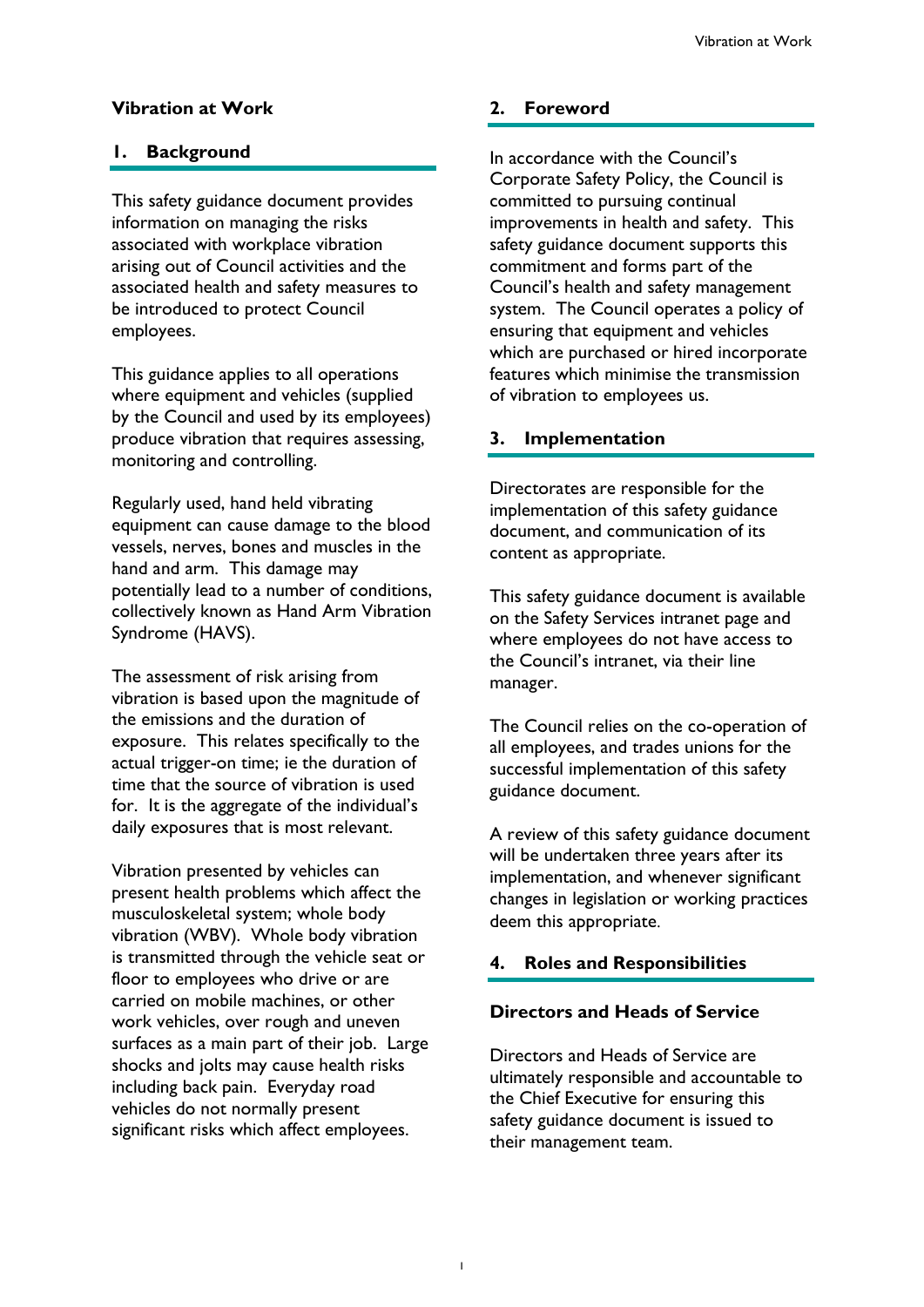#### Managers and Head Teachers

Managers and Head Teachers are responsible for achieving the objectives of this safety guidance document where relevant to their area of service delivery and are responsible for ensuring that:

- The information contained within this safety guidance document is implemented and complied with;
- Risk assessments are completed taking into consideration the arrangements section of this document;
- Control measures (safe systems of work) are introduced to reduce any potential risks to a reasonable level;
- Relevant information, instruction and training is provided to staff to enable them to undertake their job safely and without risk;
- There is adequate provision of, and suitable maintenance arrangements for, the equipment that emits vibration;
- Recruitment Services must be informed of any posts that will attract Tier One Pre-employment health screening as part of the recruitment process;
- All managers who have employees that may be exposed to vibration must attend the 'Vibration Management' course. A refresher training session must also be undertaken at three yearly intervals;
- Managers responsible for Health Surveillance (Responsible Persons) must also receive relevant training. Again a refresher training session must also be undertaken at least every three years.

#### Service Areas with Exposure to Vibration at or Above the Exposure Action Value.

In those service areas that fail to reduce daily exposure to vibration to a level less than the Exposure Action Value (EAV), managers must also:

- Attend training and understand the health surveillance procedures including the importance of confidentiality;
- Take responsibility for the completion of and subsequent collation of the Council's tier two hand arm vibration questionnaire (Appendix A) with relevant employees;
- Every third year, send employees that work with vibrating equipment to Occupational Health for a tier three health assessment;
- Arrange for exit health surveillance before an employee leaves the service area for any reason, e.g. promotion, transfer, retirement, or alternative employment:
	- o If the employee is already on annual Tier Three HAVS assessment with Occupational Health they should be referred for another Tier Three HAVS assessment if the last one was more than two months previously.
	- o Otherwise the responsible manager should carry out a Tier Two HAVS Questionnaire. If this indicates there are new or worsened symptoms then make a referral to occupational health for a Tier Three HAVS assessment.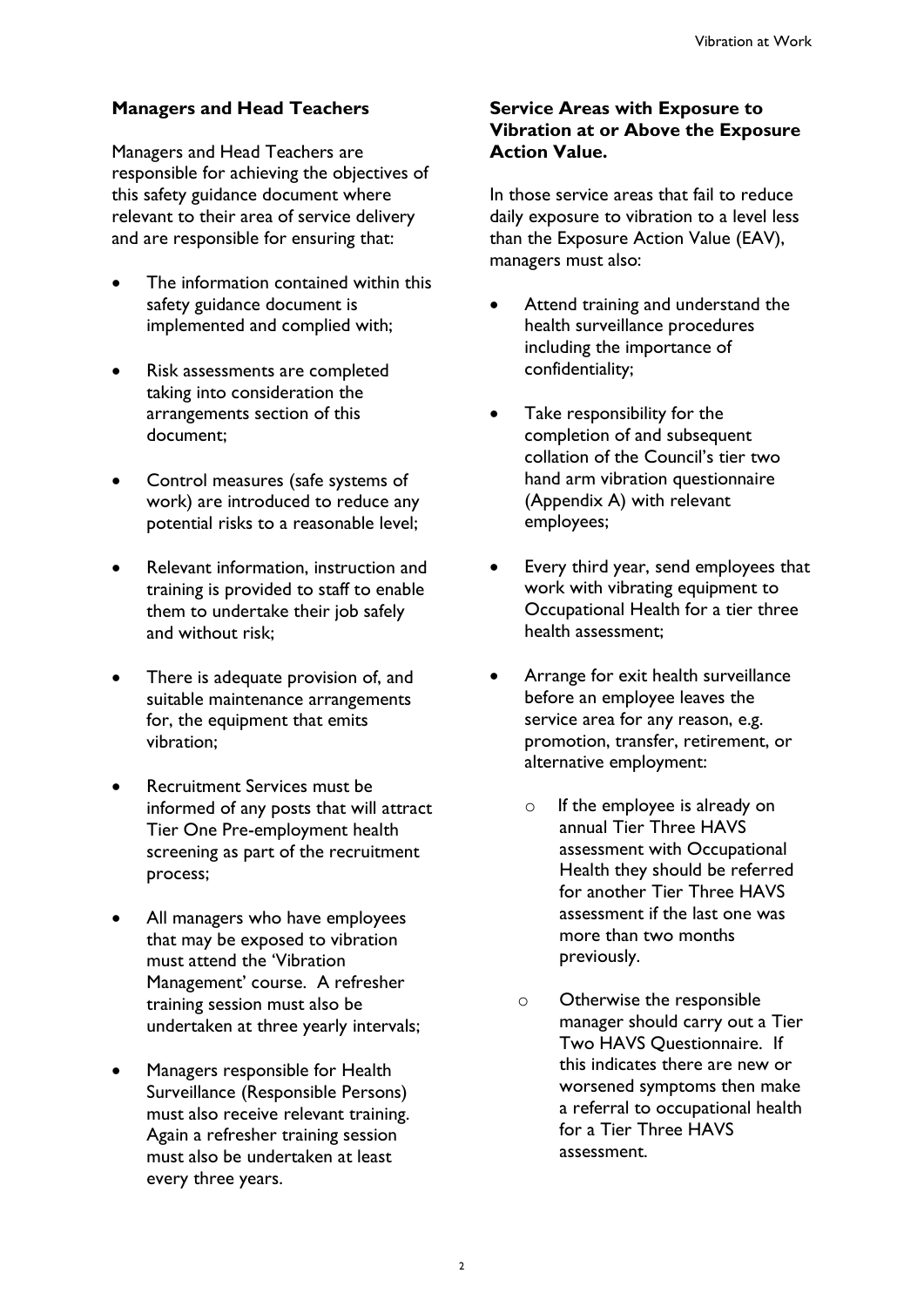- Be able to describe to the employee the symptoms of Hand Arm Vibration Syndrome (HAVS) but not attempt to make a diagnosis nor make judgments about the cause of any symptoms an employee may disclose;
- Respond to issues raised by the employees and ongoing vibration dose monitoring or equipment testing;
- Ensure employees who have been deemed to have an increased susceptibility to hand arm vibration syndrome or who have already got a diagnosis of HAVS or Carpel Tunnel syndrome attend occupational health for health surveillance at least yearly for a tier three assessment but may be more frequently if advised otherwise by Occupational Health;
- Maintain inventories of equipment that requires testing, monitoring or servicing;
- Liaise with Safety Services in relation to organising and facilitating equipment emission measurement and monitoring workplace exposures.

#### Employees

Employees must ensure they carry out designated tasks and duties in accordance with information, instruction, training and agreed safe systems of work. Specifically they must ensure that:

- This safety guidance document is complied with;
- They participate in the completion and review of safe systems of work and risk assessments;
- They co-operate to enable their manager to formulate and implement effective management systems;
- Cease using vibrating tools if they reach their personal, assigned exposure limit value.
- They attend health surveillance appointments as and when required;
- They notify their line manager or responsible person if any issues or health concerns are identified;
- Report equipment defects or concerns with any equipment promptly to their supervisor/manager;
- Their own health and safety and that of others are not put at risk by their actions.

#### Safety Services

The primary function of Safety Services is to support the Council and its employees by providing professional, authoritative, impartial advice on all aspects of health, safety and wellbeing. Where managers/head teachers require further assistance, Safety Services will advise on achieving compliance with this safety guidance document. In addition, Safety Services employ a lead safety officer who is competent in the management and monitoring of exposure to vibration. In addition to advice, the lead officer can, upon request, carry out specialist vibration testing and prepare reports on the outcome. This should also extend to assistance with pre-purchase product specification considerations.

#### Occupational Health

Occupational Health is made up of a team of professional, experienced, qualified nurses who have specialised in the field of Occupational Health. The OH Service offers professional medical advice to managers, safety services, human resources and employees.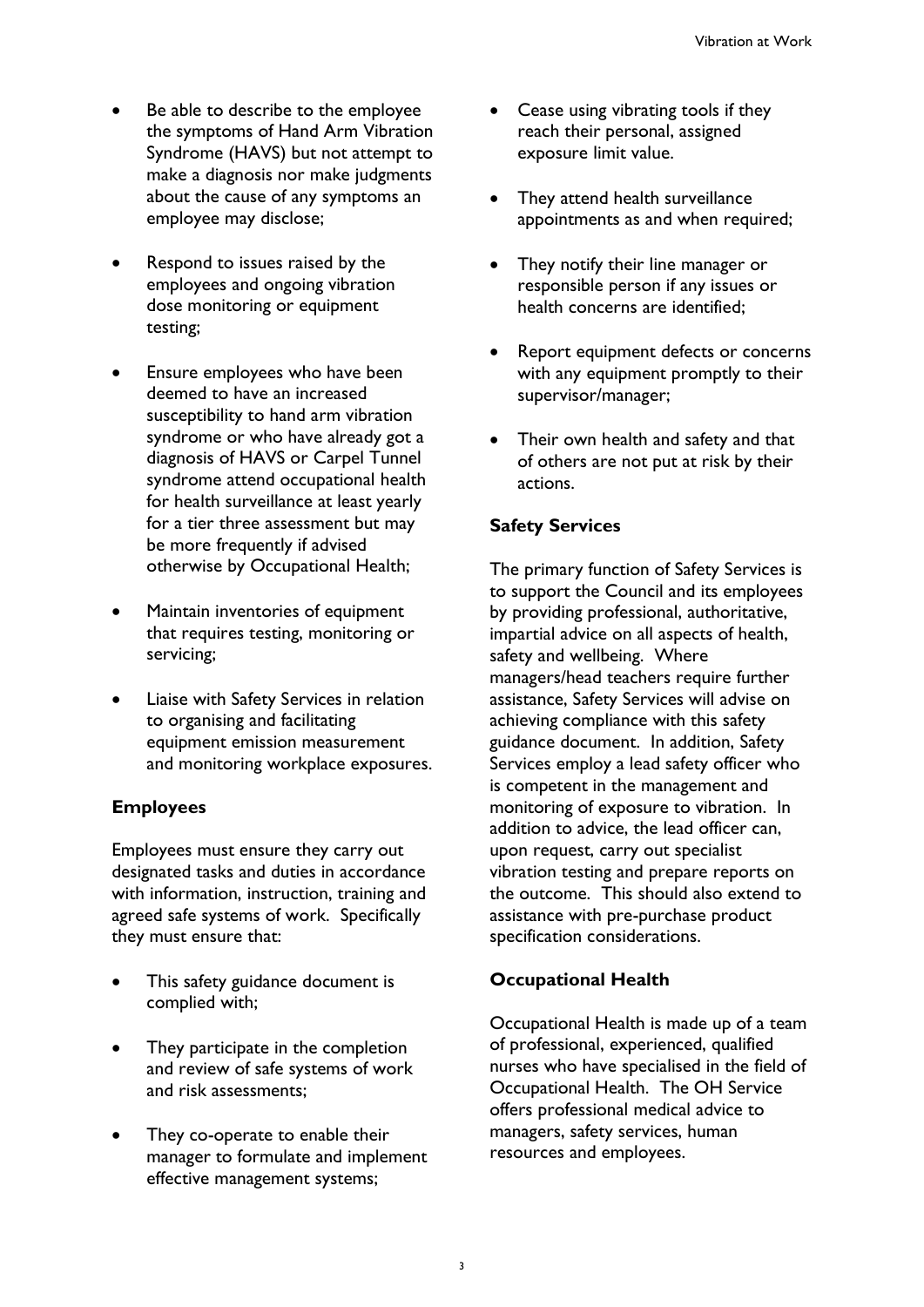Occupational Health have suitably HAVS trained professionals and are able to advise on health surveillance programmes, including timescales for health surveillance and the relevant tier assessment.

Occupational Health will carry out health surveillance in accordance with the current Control of Vibration at Work Regulations. Where the manager has identified those employees who require to be subject to a health surveillance programme they shall notify occupational health of the names of those employees and facilitate their attendance at occupational health HAVS health surveillance.

#### 5. Vibration - The Duty to Manage

The Control of Vibration at Work Regulations places a duty on the employer to manage the risks arising from equipment, tools and vehicles that emit vibration in the workplace. Regulation Six requires the employer to either:

- Eliminate vibration at source, or,
- Reduce vibration to as low a level as is reasonably practicable.

If it is not reasonably practicable for service areas to eliminate vibration at source by using alternative methods or mechanical means they must assess the level of vibration that their employees are exposed to whilst at work.

#### 6. Procurement of Equipment

The procurement of any new or second hand equipment that emits vibration whether for hire, lease or purchase must involve an assessment of the vibration emission values against efficiency, in that the overall dose received by the operator is at best reduced but not increased by the use of new equipment.

This includes consumable items such as cutting tools, drill bits and grinding

wheels.

Purchase of new equipment should include appropriate training/guidance provided within the specification.

Safety services can assist with this process, and are able to carry out technical measurements of emission values and give advice in respect of the technical data supplied by manufacturers.

#### 7. Assessment of the Risk to Health from Vibration in the **Workplace**

Any assessment must identify, where necessary, by direct observation:

- Those individuals (including anyone more at risk due to any pre-existing disposition) or groups of individuals that are at risk from vibration;
- The sources of vibration within any task;
- The duration(s) of those exposures;
- Make reference to the probable magnitude of vibration from the equipment being used in the particular working conditions;
- Measure the magnitudes of vibration that are involved when necessary;
- The level at which the employees are exposed in relation to the limit and action values.

A suitable and sufficient risk assessment will identify the likely doses of vibration received by employees each day, by reference to the calculations and results of measurements either by each separate task or during the whole working day.

Within the various service areas the sources of vibration are usually already known. It is the duration and magnitude of the individual exposures that need to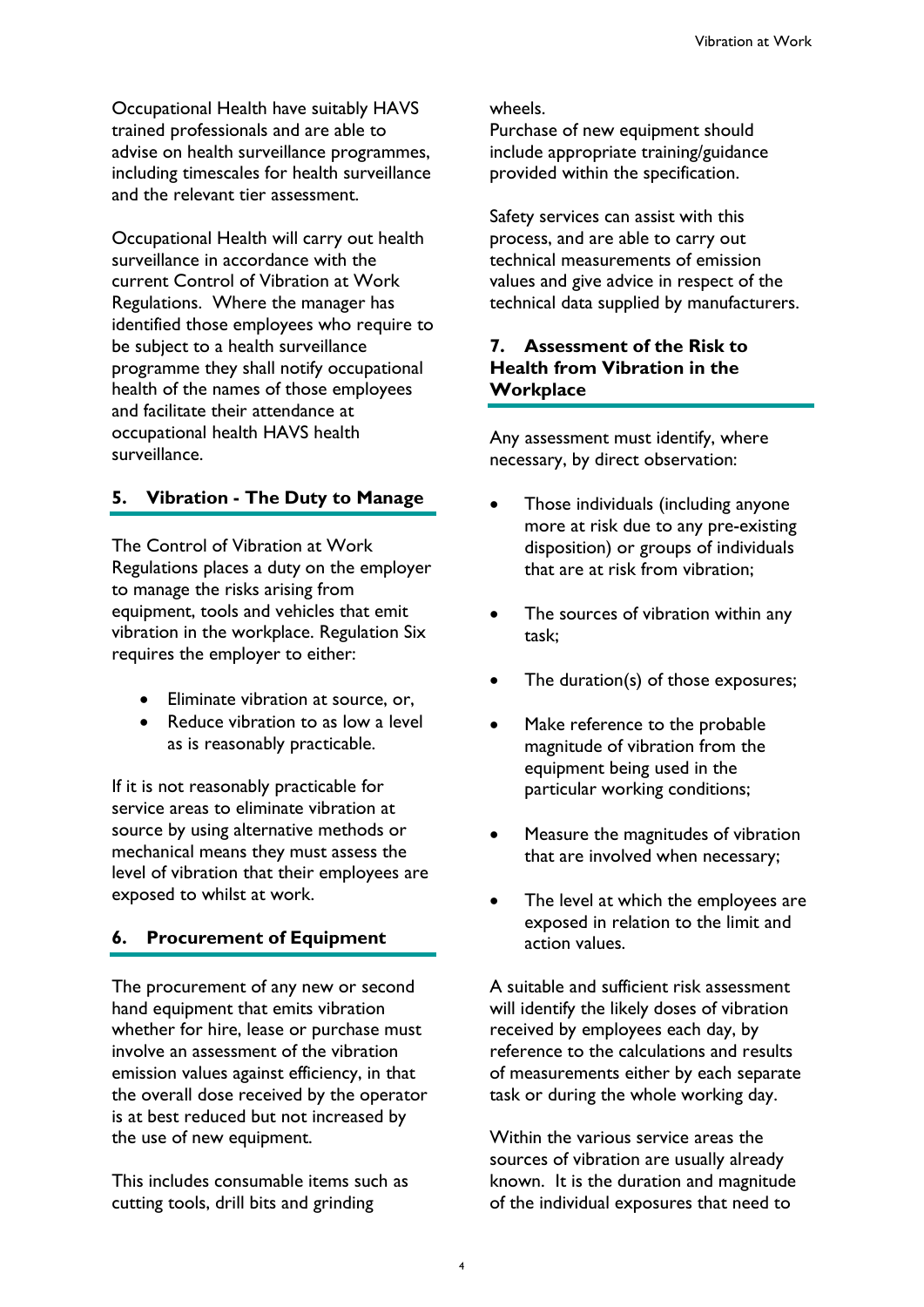be measured with some degree of reasonable accuracy (by direct observation or using timing devices).

Safety Services are able to support service areas with measurement of individual exposures and the accuracy of manufacturer's data.

The risk assessment will also include a safe system of work that details how the employee must work to minimise both exposure and the effects of that exposure to vibration.

The measures that may be incorporated into the safe system of work are:

- Avoiding risks by using alternative means or equipment, e.g. using an excavator instead of a hand held breaker, a remote controlled vibrating roller and not a hand controlled model;
- Using more efficient equipment that reduces the overall exposure, e.g. a larger breaker that completes the work in ten minutes or a smaller one that takes an hour;
- Maintaining equipment so that it continues to operate smoothly and reporting defects immediately;
- Keeping the edges of cutting and drilling tools sharp;
- Using good quality cutting attachments, drill bits and cutting wheels that minimise vibration by being more efficient;
- Planning daily work to ensure that regular breaks from vibrating equipment are taken by operators;
- Sharing the work between team members to minimise individual doses;
- Monitoring operator competence and tool handling techniques;
- Ensuring operators exercise arms, hands and fingers before and during exposures to vibration;
- Providing warm clothing including gloves in colder weather;
- Prohibiting smoking prior to, and during exposure to vibration and supporting employees to quit smoking;
- Providing information, instruction and training.

Assessments should be reviewed, periodically, following any significant change in equipment, practices or after reports of any symptoms of HAVS in the workforce.

#### Exposure Limited and Action Values (ELV and EAV)

The regulations establish daily limit and action values for both hand arm and whole body vibration. These are:

| Type of<br><b>Vibration</b> | <b>Exposure</b><br>Limit<br><b>Value</b> | <b>Exposure</b><br><b>Action</b><br><b>Value</b> |
|-----------------------------|------------------------------------------|--------------------------------------------------|
| Hand Arm                    | 5.0 $m/s^2$                              | $2.5 \text{ m/s}^2$                              |
| <b>Whole Body</b>           | $1.15 \text{ m/s}^2$                     | $0.5 \text{ m/s}^2$                              |

These are technical values that are not easily understood or calculated on a day to day basis. The Health and Safety Executive (HSE) have produced an 'exposure points' system which greatly simplifies the calculation of daily exposures.

Safety Services can assist service areas by converting the technical measurements to the number of exposure points per hour. Once the duration of an exposure is known, the total points involved in a task can be easily worked out. Repeated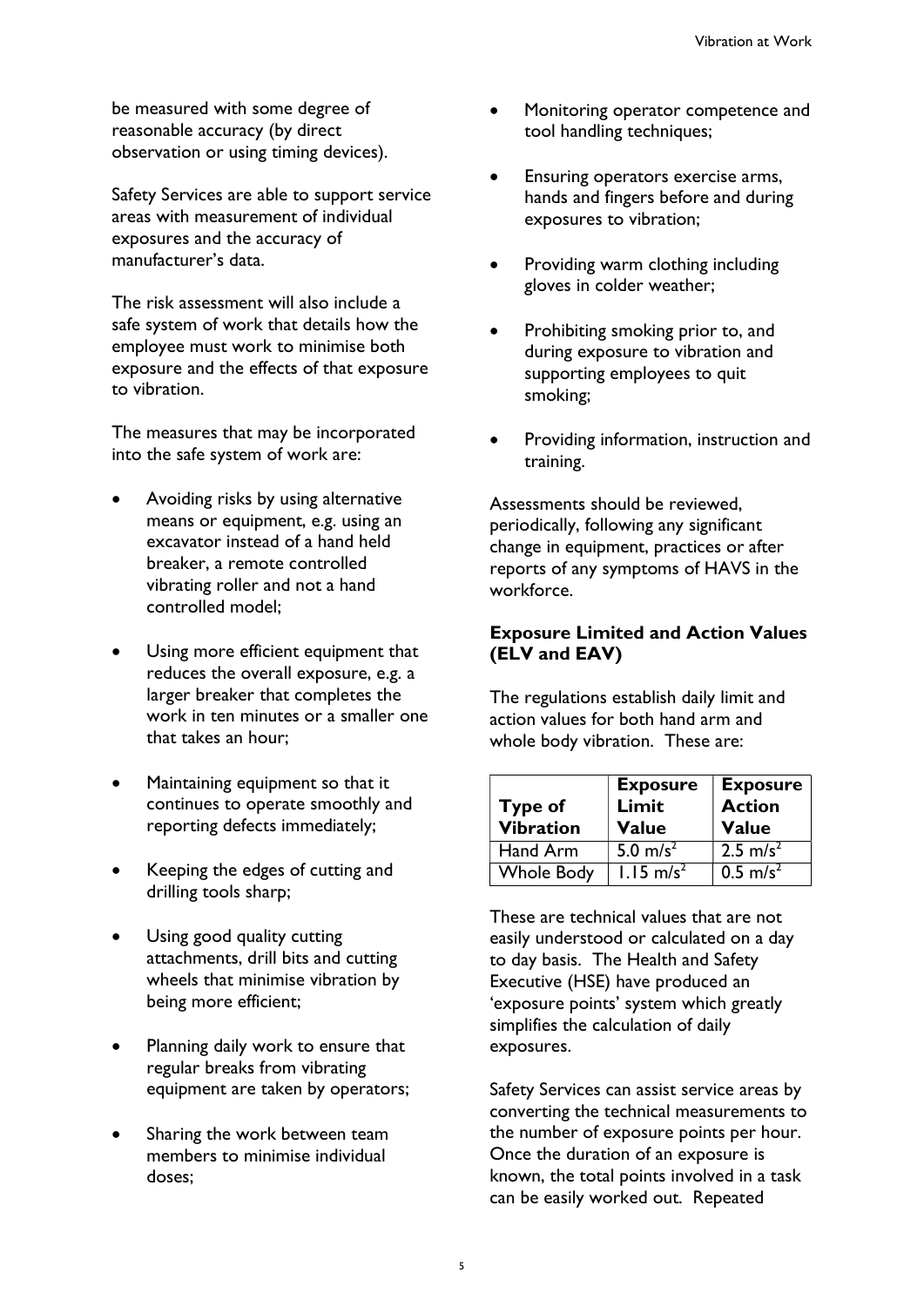exposures from tasks are simply added together to find the daily exposure value for each individual or team.

The limit values expressed as exposure points is:

| Type of<br><b>Vibration</b> | <b>Exposure</b><br>Limit<br><b>Value</b> | <b>Exposure</b><br><b>Action</b><br><b>Value</b> |
|-----------------------------|------------------------------------------|--------------------------------------------------|
| Hand Arm                    | 400 points                               | 100 points                                       |
| <b>Whole Body</b>           | 529 points                               | 100 points                                       |

The limit values are used to indicate the need for varying levels of control according to the degree of exposure.

#### Exposure Limit Value (ELV)

This is the maximum exposure value permitted for any individual in a working day. Employees must not be assigned any task or combination of tasks that will expose them to vibration in excess of this level.

There are exceptions for work that may be necessary in an emergency, in which case further guidance on the necessary reduction in exposure during the working week must be sought from Safety Services. Note: The HSE do not recognise that exposure to vibration resulting from weather events and most other emergencies dealt with by Local Authorities fall within this exception.

#### Exposure Action Value (EAV)

The exposure action value is used to direct the employer towards the appropriate control measures that must be introduced to manage vibration exposure.

Work that is predominantly below the EAV is relatively simple to manage. There is a duty to continue to reduce exposure to as low a level as is reasonably practicable, and it may also be necessary to carry out specific assessments of those

occasional tasks that may have significantly greater exposures that the norm to verify that the ELV is not exceeded.

Other work that is regularly at or over the EAV attracts a greater level of control because the likelihood of ill health is proportional to the magnitude of the exposure.

#### HAV Task/Activity Planning Flow **Chart**

A task/activity planning flow chart at Appendix B demonstrates how the level of exposure must be assessed and managed in relation to the exposure values above.

#### Individuals who may be at Greater Risk

Some individuals are at a greater risk of contracting hand arm vibration syndrome (HAVS) because of existing medical conditions, injuries or medication. This will include anyone who has already been identified as having HAVS.

These factors may include:

- Previous neck, arm or hand injuries and operations;
- Serious diseases of joints, skin, nerves, heart and those affecting blood circulation, e.g. diabetes;
- Long term medication.

#### Ensuring Exposures do not Exceed the ELV (Including any employees with an individual personal exposure limit)

Wherever employees carry out work with vibrating equipment at a level over the EAV; the service area must be able to demonstrate that they manage the exposure to ensure that the ELV is not exceeded.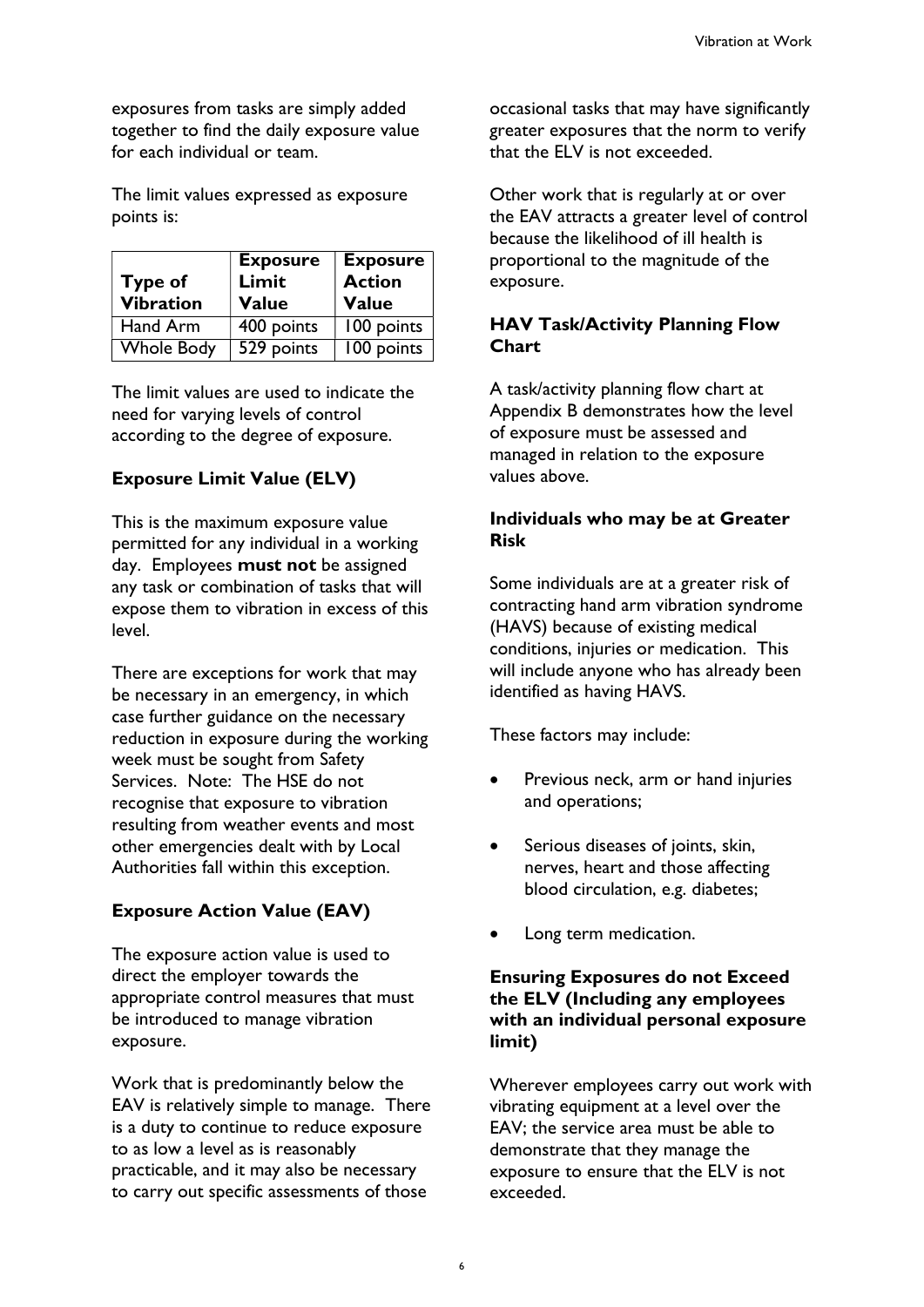The risk assessment process outlined above must be used in conjunction with individual daily dose predictions calculated by reference to the expected durations and magnitudes of exposure. The work issued each day to an individual or between a team must not exceed the ELV.

It is not permitted to allow the individual to monitor their own exposure and stop work with vibrating equipment before the ELV is exceeded.

#### 8. Health Surveillance

#### Tier One (Pre-employment Screening)

It is important that those service areas that operate with exposures around or above the EAV ensure that new employees (including internal transfers) undergo pre-employment initial health screening so that anyone that may be more susceptible to contracting HAVS, or have a pre-existing condition, are identified. Pre-employment health screening is part of the recruitment process, a Tier One Initial Screening Questionnaire is attached at Appendix 1. If there are any issues identified, the form must be referred to Occupational Health for their advice. Once this is received, suitability for appointment can be considered and appropriate control measures introduced including if necessary, a maximum exposure limit specific to that individual or other as is appropriate.

Services that work with hand held vibrating equipment must ensure that a Tier One Initial Screening Questionnaire is completed as part of the recruitment process.

#### Tier Two

Where individuals have been identified as being more at risk or the risk assessment indicates that the exposures will be at or above the EAV, Tier Two HAVS

Questionnaires will need to be completed annually.

[For the purposes of the Control of Vibration at Work Regulations managers and supervisors of these employees are deemed to be 'Responsible Persons'.]

This is carried out by the managers and supervisors of those employees exposed to the vibration by completing the questionnaire with each individual.

Where this indicates that the employee has symptoms of hand arm vibration syndrome or if they report them in between the formal health surveillance events the individual(s) must be referred to occupational health for a Tier Three HAVS Assessment.

Employees that do not have or report any symptoms are required to be referred to occupational health every third year for a Tier Three HAVS Assessment, in any event.

These managers will have specific duties, which will include:

- Attending training;
- Responsibility for completion of, and subsequent collation of Tier One Initial Screening and Tier Two HAVS Questionnaires with each relevant prospective employee or employee, respectively;
- Making referrals to Occupational Health as may be required including referring all employees that work with vibrating equipment at or above the EAV to Occupational Health for a Tier Three HAVS assessment every third year;
- If the referral is due to new or worsened symptoms of HAVS, liaise with Occupational Health and Safety Services in respect of suspending or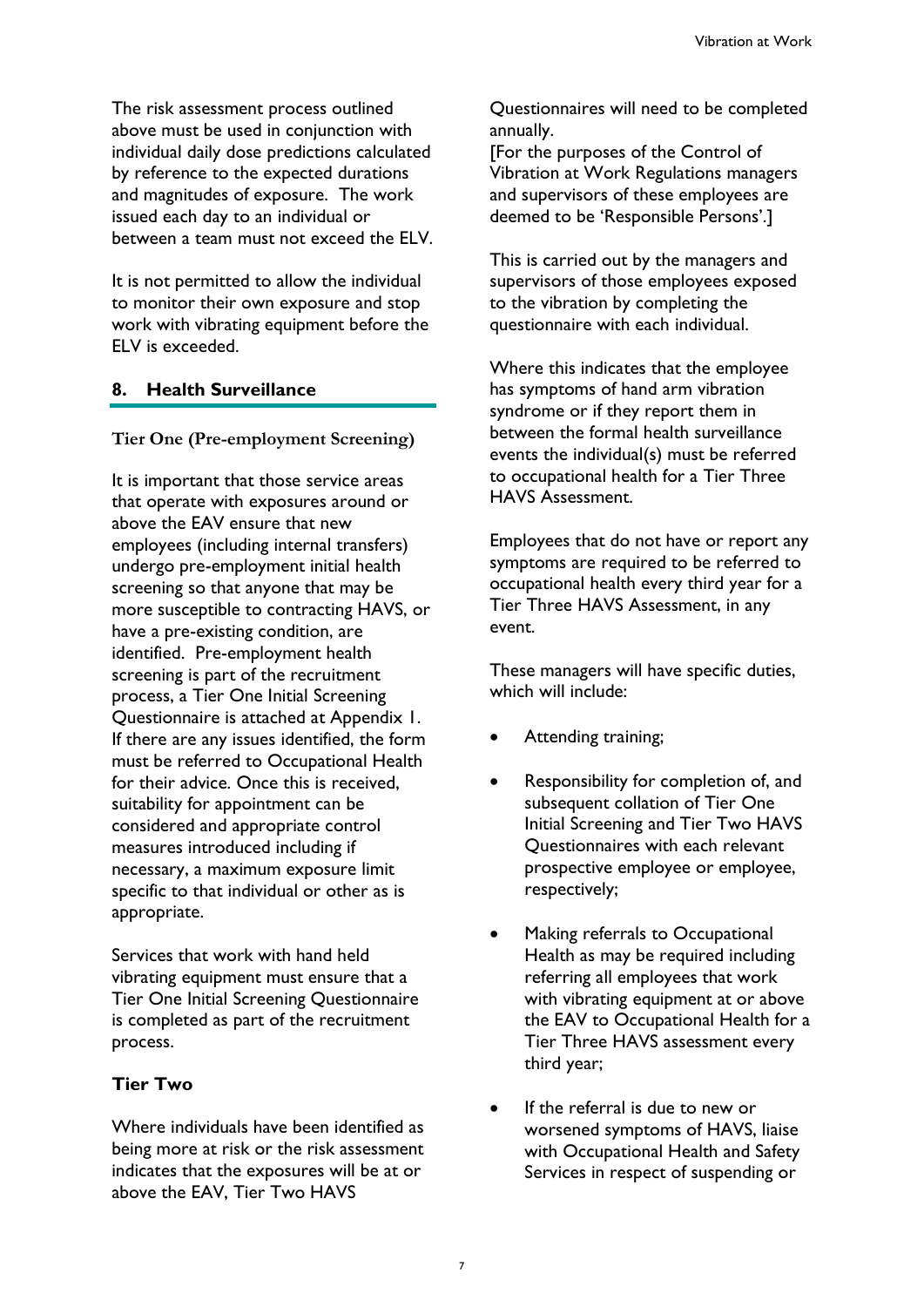limiting the individual's exposure to vibration;

- Act on any reports or recommendations from Occupational Health or Safety Services;
- Arrange for exit health surveillance before an employee leaves the service area for any reason, e.g. promotion, transfer, retirement, or alternative employment:
	- o If the employee is already on annual Tier Three HAVS assessment with occupational health they should be referred for another Tier Three HAVS assessment if the last one was more than two months previously.
	- o Otherwise the responsible manager should carry out a Tier Two HAVS Questionnaire. If this indicates there are new or worsened symptoms then make a referral to occupational health for a Tier Three HAVS assessment.
- Manage individuals that require further referrals or an increased level of health surveillance, including those placed on a personal exposure limit.

#### Tier Three

A HAVS trained professional from the occupational health service will undertake the following when the manager has referred their employee to the occupational health service:

- A mandatory Tier Three HAVS assessment every 3rd year for those using hand held vibrating tools at or above the exposure action value;
- An employee who has declared symptoms on the Tier Two HAVS

questionnaire or has between assessments reported problems with their hands and fingers to their manager, a Tier Three HAVS assessment will be undertaken;

- A Tier Three HAVS assessment or further assessment when on a Tier One questionnaire a potential new employee who is going to be exposed to hand held vibration tools declares some problem;
- Will arrange an onward referral to an occupational physician for a Tier Four assessment where the occupational health HAVS trained professional deems it necessary after they have conducted the Tier Three HAVS assessment.

Occupational Health will advise the manager and where appropriate Safety Services, the outcome of their assessments; including fitness to continue working with hand held vibrating tools and when and at which Tier the next assessment is due to be carried out. In addition where a Tier 4 assessment (Independent assessment by an Occupational Health Physician) has been carried out the Physician will advise on reporting under RIDDOR when appropriate. The outcome of health surveillance is confidential and only relevant matters may be shared with the employee's manager and safety services for the purposes of protecting them from further harm.

#### 9. Information, Instruction and **Training**

All employees exposed to vibration must be given information about the risks arising from that exposure and instructed on the control measures they must adopt to minimise the effects of vibration. A toolbox talk has been developed that may be suitable for this purpose on the Safety Services intranet site -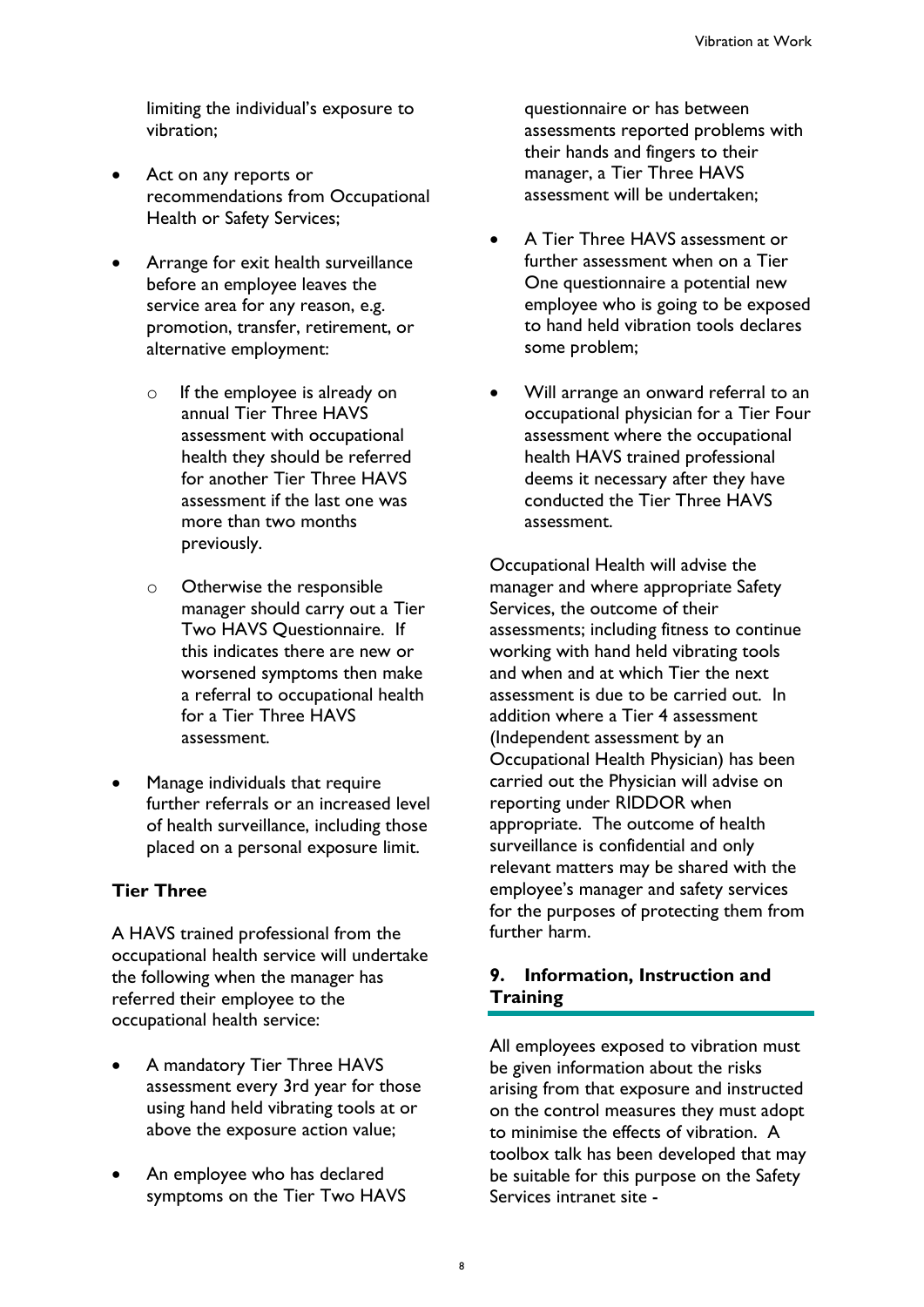http://insight.eastriding.gov.uk/directorates /cr/hr/safety-services/resources/toolboxtalks/

#### **Training**

Employees that are operating vibrating equipment with an exposure level at or above the EAV must be provided with suitable training. To fulfil this, training courses are provided, which cover the following areas:

- The sources of hand arm and/or whole body vibration;
- The health effects of exposure to vibration;
- Specific risk factors, such as high levels of exposure, duration of exposure;
- How to recognise the signs and symptoms of hand arm vibration syndrome;
- The ways in which they can minimise risk such as:
	- o Correct use of equipment as trained.
	- o Reduction in force of grip.
	- o Ergonomic effects while driving.
	- o Changes to working practices.
	- o Maintenance of equipment and reporting of defects.
	- o How to maintain good blood circulation, i.e. warmth, exercise, not smoking.
	- o Feedback to supervisor on any concerns on vibration issues.

Employees must attend an operator's vibration course as soon as possible after appointment; if necessary, a toolbox talk can be delivered as an interim measure. Refreshers must be delivered annually as part of a tool box talk programme by managers. Operatives must attend refresher vibration training courses at three yearly intervals.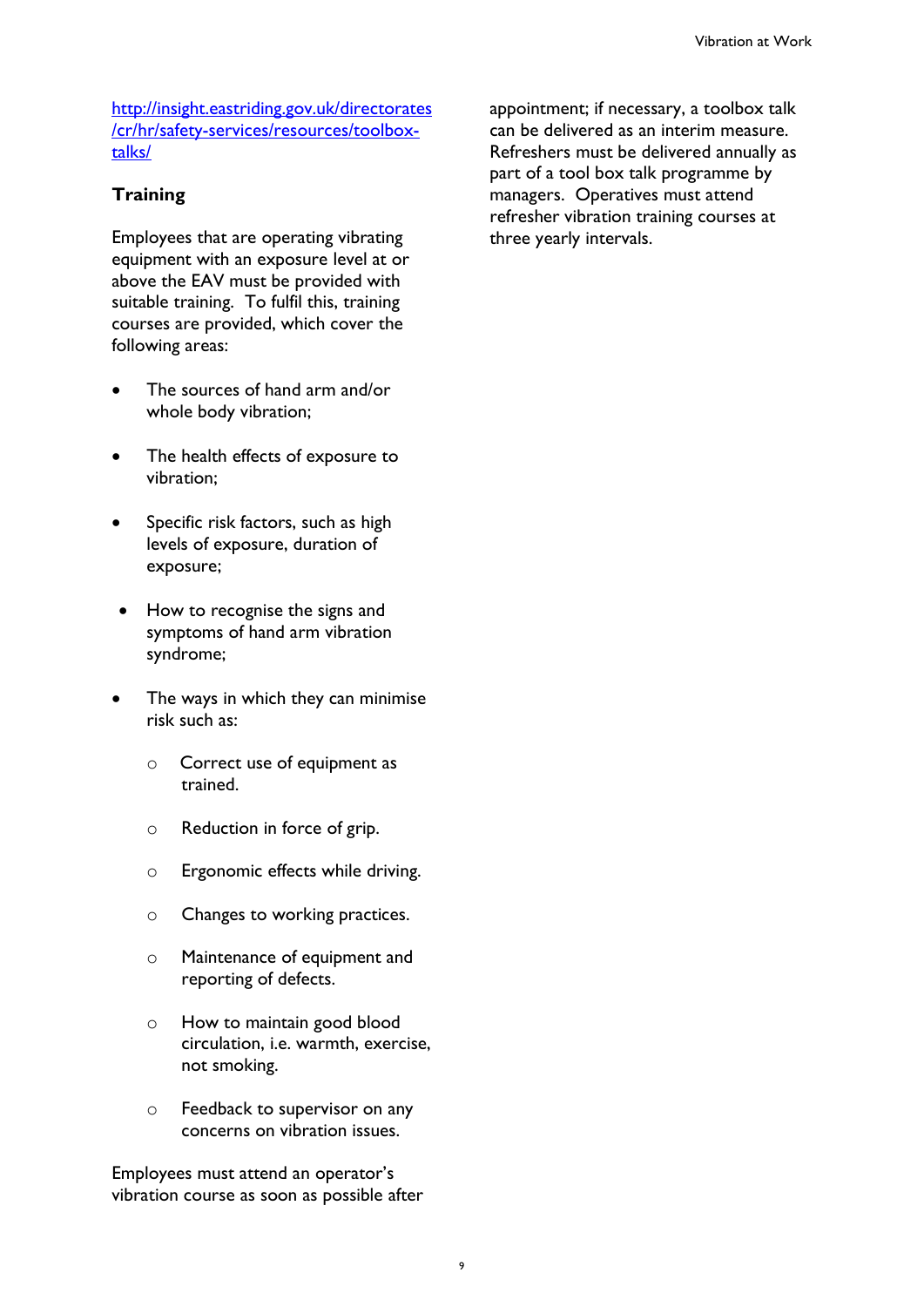#### APPENDIX 1

## Tier One Hand Arm Vibration Questionnaire

| <b>Tier One Hand Arm Vibration Questionnaire</b>                                                |  |                                                                                    |  | EAST RIDING<br>OF YORKSHIRE COUNCIL |
|-------------------------------------------------------------------------------------------------|--|------------------------------------------------------------------------------------|--|-------------------------------------|
| <b>Personal Details</b>                                                                         |  |                                                                                    |  |                                     |
| Surname                                                                                         |  | <b>First Name</b>                                                                  |  |                                     |
| Date of Birth:                                                                                  |  | Post Applied For                                                                   |  |                                     |
| Previous Exposure To Hand Arm Vibration                                                         |  |                                                                                    |  |                                     |
| your previous jobs?                                                                             |  | Have you ever used hand-held vibrating tools, machines or hand fed processes in    |  | Yes/No                              |
| If Yes, what was the first year of exposure?                                                    |  |                                                                                    |  |                                     |
| When was the last time you used them?<br>(Detail your work history overleaf)                    |  |                                                                                    |  |                                     |
| <b>Hand Symptoms</b>                                                                            |  |                                                                                    |  |                                     |
| Do you experience any of the following:                                                         |  |                                                                                    |  |                                     |
|                                                                                                 |  |                                                                                    |  | Yes/No                              |
| equipment?                                                                                      |  | Numbness or tingling of the fingers for 20 minutes or more after using vibrating   |  |                                     |
| Numbness or tingling of the fingers at any other time?                                          |  |                                                                                    |  |                                     |
| Waking at night with pain, tingling or numbness in your hand or wrist?                          |  |                                                                                    |  |                                     |
| Do one or more of your fingers go numb more than 20 minutes after using<br>vibrating equipment? |  |                                                                                    |  |                                     |
| Fingers going white on cold exposure?                                                           |  |                                                                                    |  |                                     |
| If Yes, do you have difficulty rewarming them when leaving the cold?                            |  |                                                                                    |  |                                     |
| Do your fingers go white at any other time?                                                     |  |                                                                                    |  |                                     |
| Other problems with the muscles or joints of the hands or arms?                                 |  |                                                                                    |  |                                     |
| tight jars?                                                                                     |  | Difficulty in picking up very small objects, such as screws or buttons, or opening |  |                                     |
| Have you ever had a neck, hand or arm injury or operation?<br>If so give details below:         |  |                                                                                    |  |                                     |
|                                                                                                 |  |                                                                                    |  |                                     |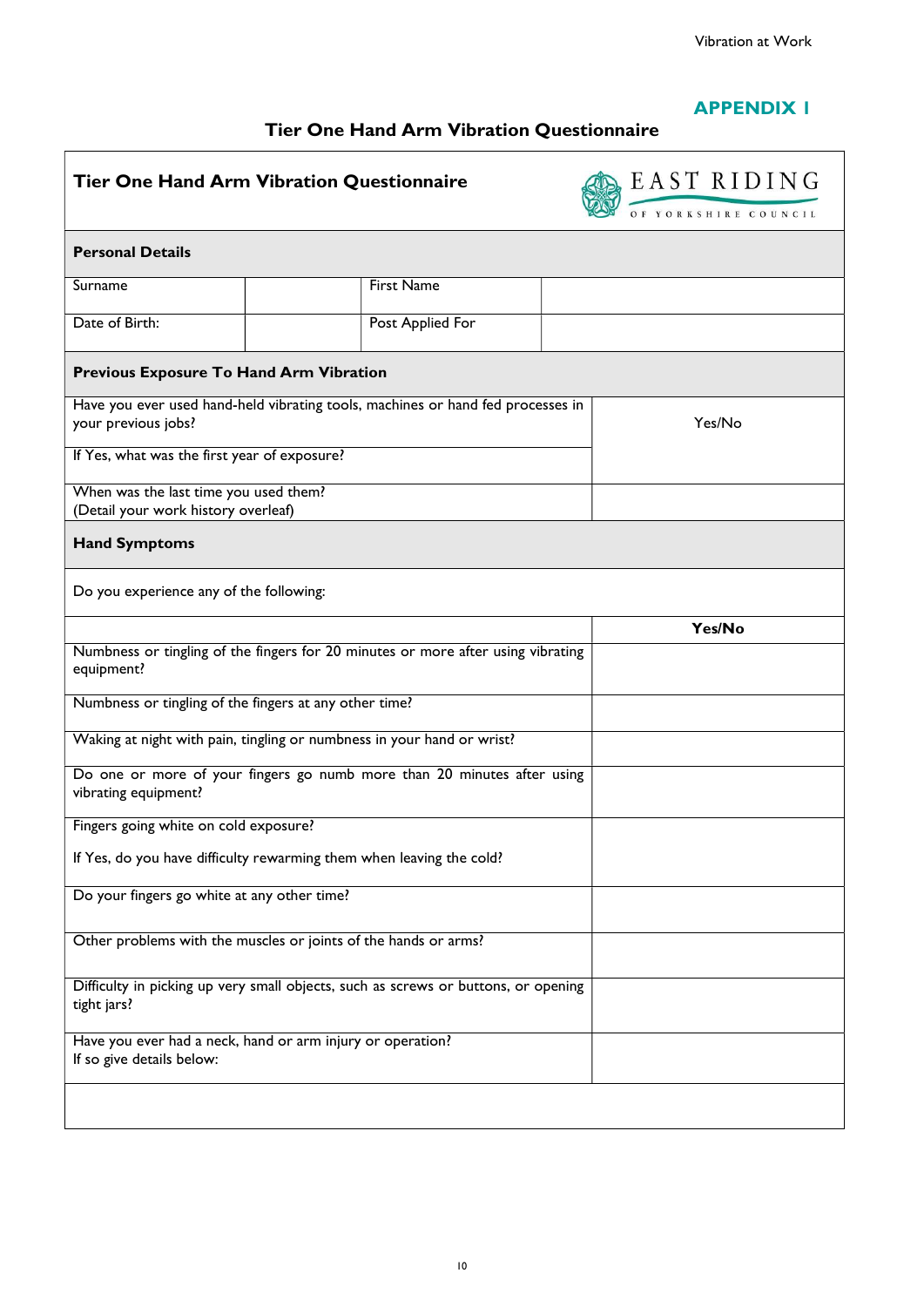| Have you ever had any serious diseases of     |                  |
|-----------------------------------------------|------------------|
| joints, skin, nerves, heart or blood vessels? |                  |
| If so give details below:                     |                  |
|                                               |                  |
|                                               |                  |
|                                               |                  |
|                                               |                  |
|                                               |                  |
|                                               |                  |
| Are you on any long term medication?          |                  |
| If so give details below:                     |                  |
|                                               |                  |
| <b>Occupational History</b>                   |                  |
|                                               |                  |
| Dates:                                        | <b>Job Title</b> |
|                                               |                  |
|                                               |                  |
|                                               |                  |
|                                               |                  |
|                                               |                  |
|                                               |                  |
|                                               |                  |
|                                               |                  |
|                                               |                  |
|                                               |                  |
|                                               |                  |
|                                               |                  |
|                                               |                  |
|                                               |                  |
|                                               |                  |
|                                               |                  |
|                                               |                  |
|                                               |                  |
|                                               |                  |
|                                               |                  |
|                                               |                  |
|                                               |                  |
|                                               |                  |

| <b>Declaration</b>                                                                          |                   |      |  |
|---------------------------------------------------------------------------------------------|-------------------|------|--|
| I certify that all the answers given above are true to the best of my knowledge and belief. |                   |      |  |
| <b>Signed</b>                                                                               | <b>Print Name</b> | Date |  |
|                                                                                             |                   |      |  |
|                                                                                             |                   |      |  |

| <b>RETURN IN CONFIDENCE TO:</b> |  |
|---------------------------------|--|
|                                 |  |
|                                 |  |
|                                 |  |
|                                 |  |
|                                 |  |
|                                 |  |
|                                 |  |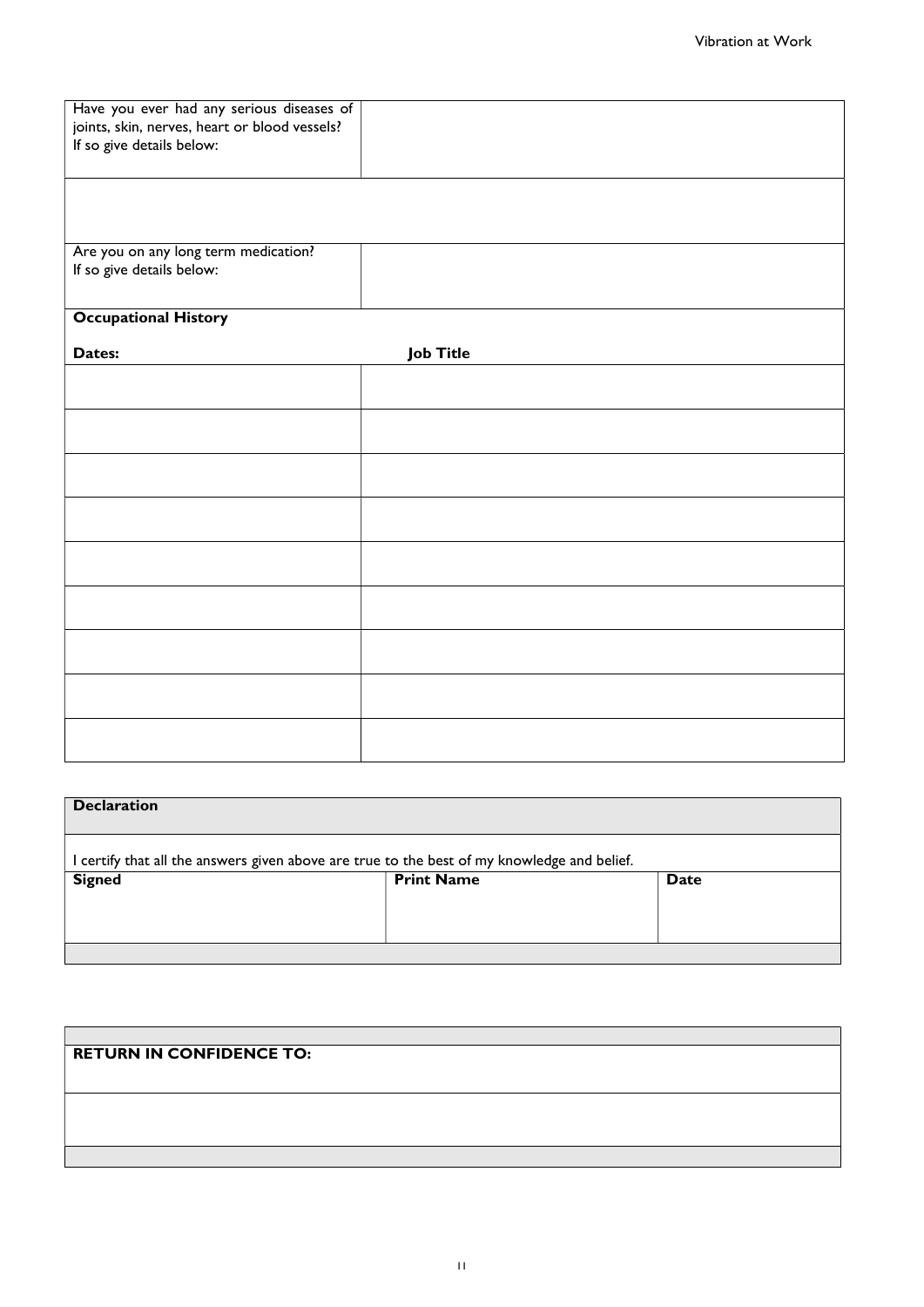#### APPENDIX 2

## Tier Two Hand Arm Vibration and Skin Questionnaire

| Tier Two Hand Arm Vibration and Skin Questionnaire                                                                                                                                                     |                                                                                  |                   | EAST RIDING<br>OF YORKSHIRE COUNCIL |
|--------------------------------------------------------------------------------------------------------------------------------------------------------------------------------------------------------|----------------------------------------------------------------------------------|-------------------|-------------------------------------|
| <b>Personal Details</b>                                                                                                                                                                                |                                                                                  |                   |                                     |
| Surname                                                                                                                                                                                                |                                                                                  | <b>First Name</b> |                                     |
| Date of Birth:                                                                                                                                                                                         |                                                                                  | Job Title:        |                                     |
| Directorate:                                                                                                                                                                                           |                                                                                  | Service Area      |                                     |
| <b>Hand Symptoms</b>                                                                                                                                                                                   |                                                                                  |                   |                                     |
| Do you experience any of the following:                                                                                                                                                                |                                                                                  |                   |                                     |
|                                                                                                                                                                                                        |                                                                                  |                   | Yes/No                              |
| equipment?                                                                                                                                                                                             | Numbness or tingling of the fingers for 20 minutes or more after using vibrating |                   |                                     |
| Numbness or tingling of the fingers at any other time?                                                                                                                                                 |                                                                                  |                   |                                     |
| Waking at night with pain, tingling or numbness in your hand or wrist?                                                                                                                                 |                                                                                  |                   |                                     |
| Fingers going white on cold exposure?                                                                                                                                                                  |                                                                                  |                   |                                     |
| A change in your response to your tolerance of working outdoors in the cold?                                                                                                                           |                                                                                  |                   |                                     |
| Any other problems in your hands or arms?                                                                                                                                                              |                                                                                  |                   |                                     |
| opening tight jars?                                                                                                                                                                                    | Difficulty in picking up very small objects, such as screws or buttons, or       |                   |                                     |
|                                                                                                                                                                                                        | Any changes to your general health since your last assessment?                   |                   |                                     |
| Have you noticed any of the following symptoms of dermatitis on your skin<br>(particularly hands):<br><b>Dryness</b><br>Itching or redness<br>Flaking or scaling<br>Cracking<br>Swelling or blistering |                                                                                  |                   |                                     |
| <b>Other Risk Factors</b>                                                                                                                                                                              |                                                                                  |                   |                                     |

|                                                                     | Yes/No |
|---------------------------------------------------------------------|--------|
| Do you smoke?                                                       |        |
| Do you have any history of circulatory/vascular disease or illness? |        |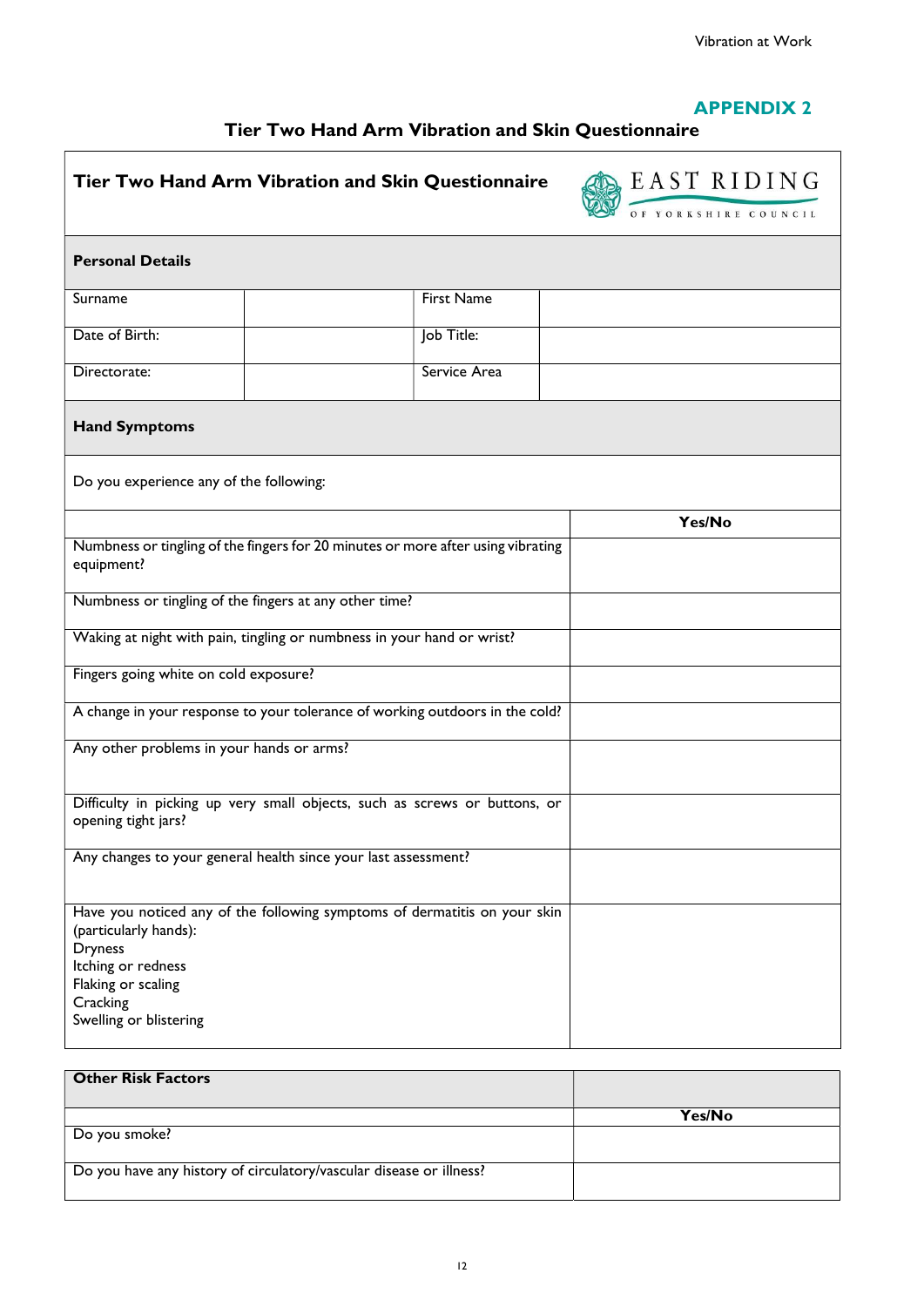| <b>Education</b>                                                                                                                                                                |  |
|---------------------------------------------------------------------------------------------------------------------------------------------------------------------------------|--|
| Do you understand that you must report any health problems to your<br>supervisor/line manager and be subject to a review of fitness before<br>undertaking your work activities? |  |
| Have you attended the HAVS training course?                                                                                                                                     |  |
| Have you been given the following:<br>HSE Upper Limb Disorders INDG171<br><b>HSE Hand Arm Vibration INDG296</b><br>Your service area risk assessment and safe system of work    |  |

| <b>Employee Declaration</b>                                                                 |                   |      |  |
|---------------------------------------------------------------------------------------------|-------------------|------|--|
| I certify that all the answers given above are true to the best of my knowledge and belief. |                   |      |  |
| <b>Signed</b>                                                                               | <b>Print Name</b> | Date |  |
|                                                                                             |                   |      |  |

| <b>Manager Actions (indicate date below)</b>                                                                                      |                   |  |             |
|-----------------------------------------------------------------------------------------------------------------------------------|-------------------|--|-------------|
| If the answer to all of the above is NO please sign and date overleaf.                                                            |                   |  |             |
| If the answer to any of the above is YES, please indicate 'Refer to Occupational Health' request an appointment and sign and date |                   |  |             |
| overleaf.                                                                                                                         |                   |  |             |
| <b>No Further Action Required</b>                                                                                                 |                   |  |             |
| <b>Refer to Occupational Health</b>                                                                                               |                   |  |             |
| <b>Arrange Training</b>                                                                                                           |                   |  |             |
|                                                                                                                                   |                   |  |             |
| <b>Additional Comments</b>                                                                                                        |                   |  |             |
| <b>Signature</b>                                                                                                                  | <b>Print Name</b> |  | <b>Date</b> |
|                                                                                                                                   |                   |  |             |